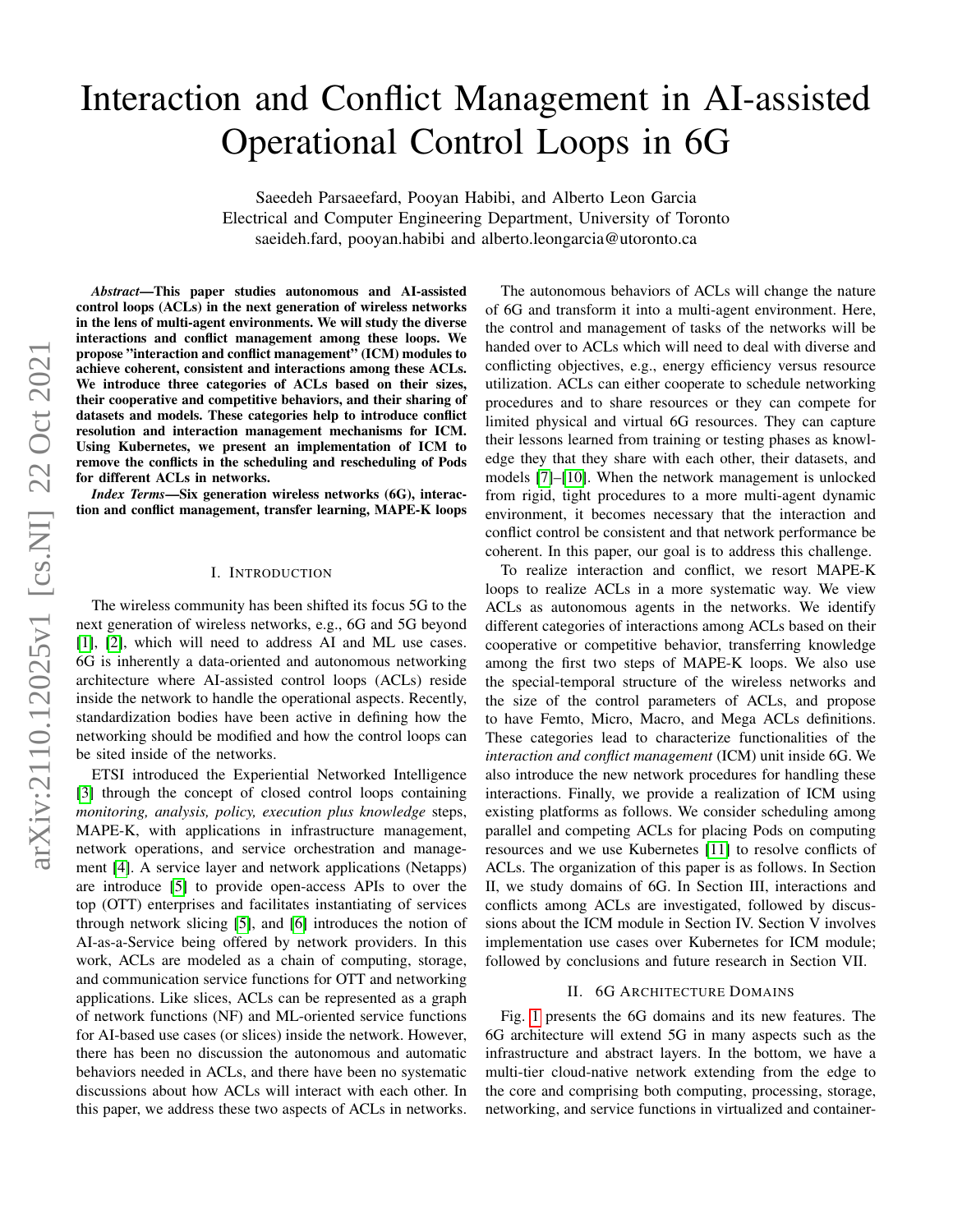<span id="page-1-0"></span>

Figure 1: 6G Domains for Future Wireless Networks

ized form. The cloud structure has hybrid (private and public) and heterogeneous structures from the edge to the core. Edge clouds may be connected to front edge transceivers in different frequency bands with software-defined radio structures. In the core of 6G, computing can be provided by different clouds, including public clouds (e.g., Azur and GCP), infrastructure clouds (e.g., edge and core of a service provider), and mixture of these two groups [\[12\]](#page-7-9). These heterogeneous and hybrid cloud features required that we have a more unified view of transport layers among different parts of the network where their different transmission links need to be coordinated. This hybrid and heterogeneous end-to-end virtualized cloud environment provides a pool of storage, computing, and communication resources, that can be viewed as an abstracted graph of resources on top of the infrastructure layer. The integration of virtualized and software-defined structures can also unlock access to any data pass through interfaces, physical and virtualized entities inside the networks. More importantly, any NF and service functions can have similar features with the help of abstraction through the softwaredefined and virtualized structure. Therefore network domain and service domain functions can be seen as a graph of cloudnative functions embedding in the networks. In the network domain, we provide functions related to the following parts of the network

- Management entities
- Orchestration entities
- 5G access and mobile edge computing (MEC) functions

• Core functions.

Above the network domain, there is a service layer which is a common interface that enables the interaction between the service intelligence and the underlying network. This layer provides north-bound interfaces for over-the-top applications for exposure of the network management, core and access elements. The service layer is responsible for providing "instantiation of slices for each enterprise," "Orchestration of application-layer virtualized functions," "Monitoring and runtime management," and "operating the slice" for each OTT application. The service layer also takes care of all low-level functionalities for the slice owner and provides a trustful environment for their network usage by a specific slice [\[5\]](#page-7-4).

At the top of the network, there is a service domain containing two main elements:

- Slice function chain: a graph of network functions to serve the slice based on the requested QoS and the SLAs
- Network Application (NetApp): a main customer Northbound APIs which is a software responsible for interacting with the control plane of a mobile network by exposed APIs and for composing services for vertical industries

The slice chains will be embedded inside the networks depending on their quality of service (QoS) requests. The edge clouds can provide very low latency computation and storage facilities for the slices. However, they suffer from limited computation capacity and higher cost. Core clouds provide a higher and more cost-effective capacity for both computation and storage facilities. However, they induce more E2E delay per slice.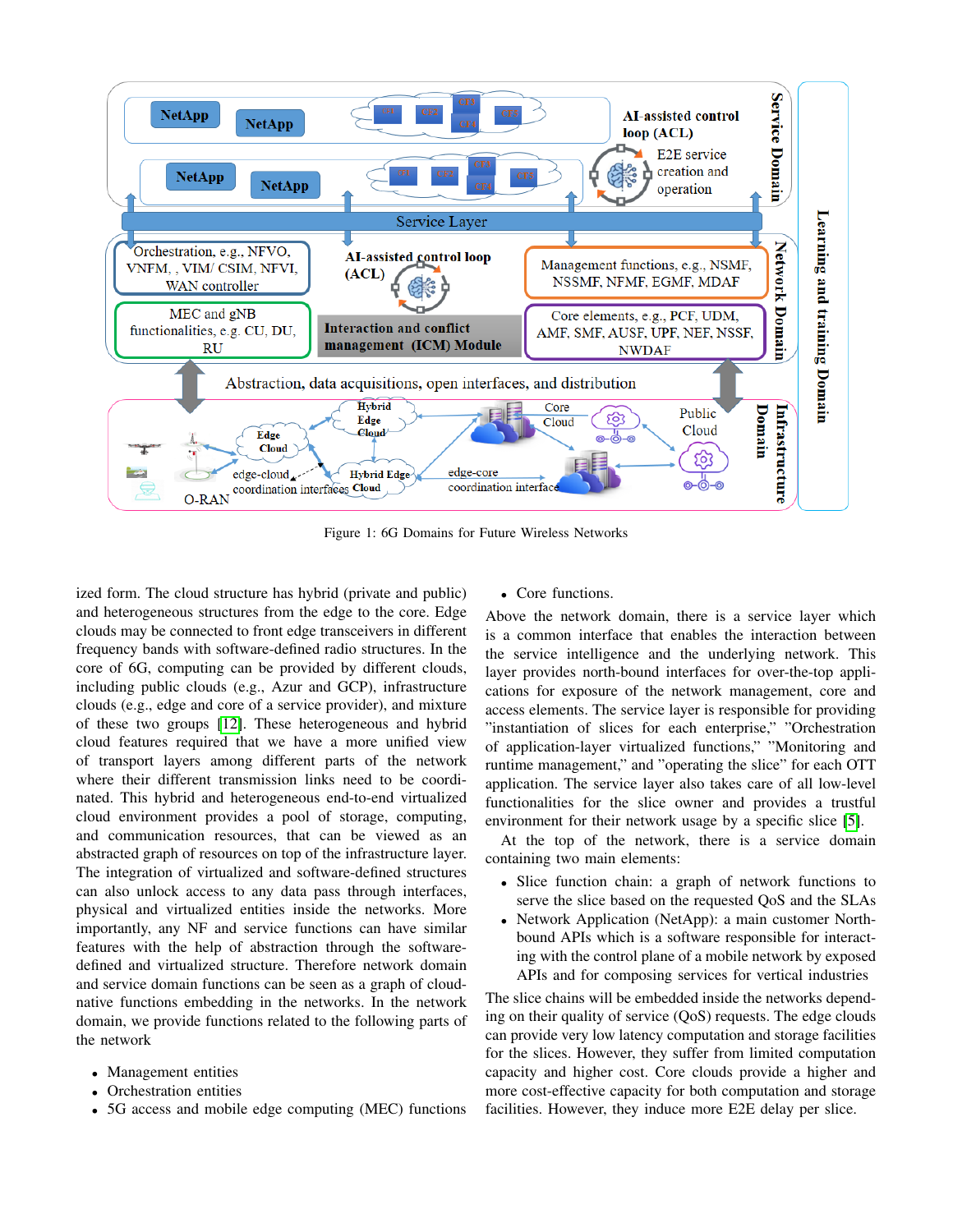There are two main ACLs inside of this architecture. The first one belongs to the service layer for E2E service creation and operation, and the second one provides the operator control loop for the network management domain's functionalities. While there are two different domains, they are inherently interrelated in providing the services and slices, and therefore, they are not standalone.

In addition to fully automated network management, the network domain should determine and resolve all different interactions and conflicts among the ACLs to have consistent and coherent network automation. We underscore the importance of this point by introducing the box behind the ACL of the network domain. This box should include all functions related to verifying the accuracy, coherency, and consistency of the output of ACLs, their conflicts, severe damage, and required interactions. We call this box interaction and conflict management (ICM), and we will discuss the nature of the functions of this box later. ICM has new procedures to handle the priorities of ACLs, stability analysis of network and other systems when more than one parallel ACLs are run simultaneously. It also initiates the request for transfer of knowledge among parallel ACLs with the help of the learning and training domain in 6G.

The learning and training domain is a new domain in the networking architecture to integrate AI and ML Training phases into the networking environment. This domain has different sandboxes of training of ACLs, their retraining, and examining any feature in offline, near online, and online manners. Furthermore, this plane should model the interactions between ACLs to achieve ICM. Also, there are sandboxes to emulate the interaction and conflict situations among ACLs to anticipate and prevent undesirable scenarios. Also, this plane provides the repository of models and datasets for ACLs to transfer their knowledge and have more interactions during the training phases [\[6\]](#page-7-5), [\[10\]](#page-7-7).

#### III. INTERACTIONS AND CONFLICTS AMONG ACLS

As the first step to realize ACLs in 6G, we resort to the concept of MAPE-K loops [\[3\]](#page-7-2), [\[6\]](#page-7-5), [\[13\]](#page-7-10) as depicted in Fig. [2.](#page-2-0) There are four major steps in MAPE-K loops as follows:

- Step 1 is a *m*onitoring phase, including the data gathering, which consists of monitoring an environment via sensor devices, measurement tools and collecting data within a suitable time window. For this paper, the environment is the physical and virtual entities inside of 6G, and the measurements may include the traffic of users, QoS, and network resource and entities states;
- Step 2 is a data *a*nalyzing step involving diverse ML and AI-based algorithms to train a specific model based on the collected data of step 1 to realize the pattern in datasets;
- Step 3 is about policy making of step 2, including transformation of the results of step 2 to parameters understandable by the network and the time for an update or taking action according to the results of step 2
- Step 4 is about implementing actions inside of the networks autonomously or by human intervention. The

action will be implemented in the related domains, e.g., network or service, or infrastructure domain.

Knowledge is the essence of this iterative learning loop which can be extracted from data-oriented algorithms.

<span id="page-2-0"></span>

Figure 2: ACL in 6G from the concept of the MAPE-K loop

To address the conflict and interaction among ACLs, consider three following examples for service and network domains:

- Example 1: Resource management ACL for RAN in network domain to control the size and the placement of NFs inside of the clouds of RAN;
- Example 2: Resource management ACL for Core in network domain to control the size and the placement of NFs inside of the clouds of core;
- Example 3: ACLs for E2E slice instantiating.

The ACL of example 1 needs to monitor the traffic of users and the state of the available resources per each cloud of RAN. For traffic monitoring, the historical data and the measurements of all ingress nodes of the access and requests of the end-users can be collected in Step 1 and then analyzed in Step 2. In step 2, a trained model based on a historical dataset predicts the required resources and places the containers related to required NFs based on the traffic variations. Step 3 makes policies and commands for the edge clouds to run, scale up or down, or terminate NFs in the network. After taking actions by edge-cloud, the resource states of the edge will be updated. The ACL of example 2 also requires traffic prediction and network state collection. The traffic prediction of ACL of example 1 can help ACL of example 2 predict part of the network's traffic, or they can share their data sets. In step 2, the trained model of ACL predicts the resources. The model of this example has a different spatio-temporal traffic granularity compared to the model of example 1. However, both models have some hierarchical similarities due to the hierarchical and spatio-temporal nature of wireless networks [\[10\]](#page-7-7). In steps 3 and 4, the action to scale up or down, instantiation, and terminations of containers of core cloud related to NFs will be handled. The state of the network after that should be updated. In example 3, based on the request of OTT providers, one slice should be initiated inside of the network. For this example, the ACL needs all the states of network entities, available resources, the traffic estimation of other slices, and the SLAs and QoS of existing and new slices to decide the initiating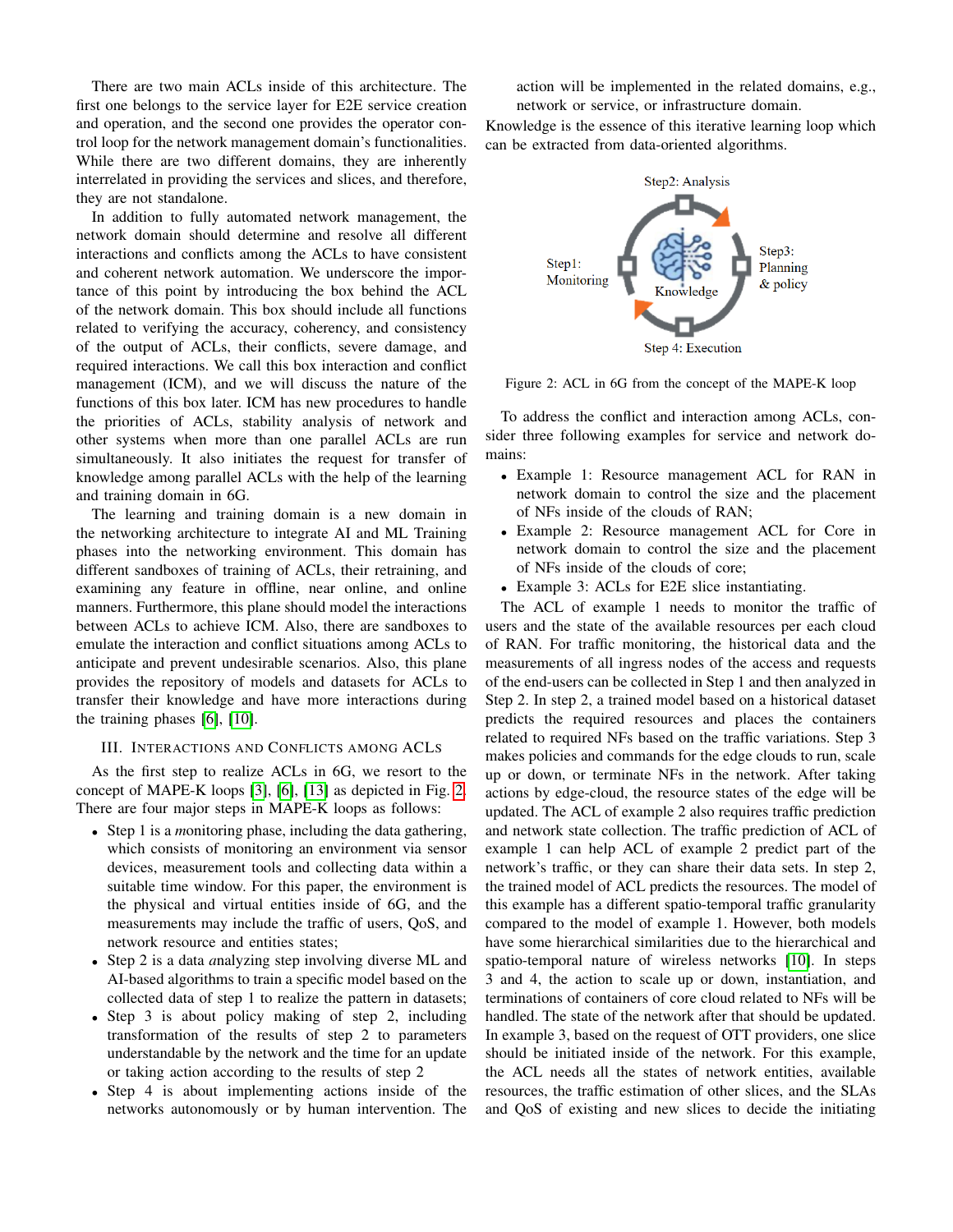<span id="page-3-0"></span>

Figure 3: Categories of ACLs based on their sizes and spatio-temporal features

of E2E slice instantiating. The data collected from examples 1 and 2 can be used here. In Step 2, more data should be ingested at the training phase to train a more complex model than models of examples 1 and 2.

These three examples clearly show some overlaps in Step 1 and Step 2, e.g., the dataset of example 1 from the Step 1 can be shared among the other two examples. The model of example 1 can also help model 2 of example 2. However, the actions and the policy of these three examples can conflict. For example, Examples 1 and 2 aim to scale down their container size due to the slow decrements of existing traffic; but the ACL of Example 3 increases the size of the container due to the new instantiating of one slice and extra traffic prediction. The above observations from these three examples show that the ACLs are not standalone in different domains of 6G, and inherently they have a lot of interactions, communications, and conflicts. Therefore, we consider each ACL as one autonomous agent that resides in the network, and ACLs' interactions and overlaps with others can be seen through the lens of a multiagent environment. Therefore, 5G B and 6G can be considered an environment in the presence of intelligent agents aiming to control the resources based on their objectives. Similar to any multi-agent environment, managing this autonomous interaction will be one of the main challenges. Also, they can be in diverse modes of interactions in this environment: e.g., cooperative versus competitive, isolated versus overlapped agents. Therefore, we aim to provide comprehensive classifications that can help to realize these interactions and conflicts. We use two approaches for this goal. We first use the steps of MAPE-K loop to make two categories of ACLs. Then, we use the spatio-temporal features of wireless networks to reach the third category among the ACLs.

• Category 1: In each ACL, steps 1 and 2 and knowledge are related to the data science and machine learning algorithms. Therefore, interactions in Step 1 to share the data, in step 2 to share and reuse the models, and transferring the knowledge among ACLs can be handled by the concepts of multi-task learning, transfer learning, and meta-learning [\[10\]](#page-7-7). In this context, usually, there is a source ACL that shares its dataset or its model parameters with another or a set of ACLs, called targets. Category 1 shows if the ACLs share their datasets and models or not, called the interaction in the training phase among ACLs.

- Category 2: Step 3 and Step 4 are related to applying a policy, the time for taking actions, and the results of actions in this environment. In this case, some actions can conflict, as we show for example 3 and the outputs of examples 1 and 2. In this sense, ACLs can be competitive or cooperative. For example, they can compete to utilize one resource or cooperate in running one similar action for their own tasks.
- Category 3: As depicted in Fig. [4,](#page-4-0) we use the spatiotemporal features of the wireless networks of classifications among ACLs as follows:
	- Femto ACL: Tiny ACL for a specific container related to one specific network function (NF), e.g., scale up or down of one container inside of one cloud
	- Micro ACL: Small but isolated ACL in one virtual or physical entity inside of the network, e.g., scheduling of resources for one cloud inside of the network
	- Macro ACL: A medium-size ACL which responsible for the functionalities among a set of entities belonging to one region, e.g., ACL for resource allocation among the hybrid edge clouds in one region
	- Mega ACL: An E2E ACL over the service layer or related the slice's functionalities, e.g., E2E service creation and operation, slice isolation control and resource allocation, and slice scheduling

From Femto to Mega ACLs, we can see that ACL output can impact more entities and NFs inside of the networks. Therefore, the output of one Mega ACL can impact the large numbers of Micro, Micro, and Femto ACLs. However, the output of one Femto ACL can just change the states and the environment for some other Femto ACL and its related Macro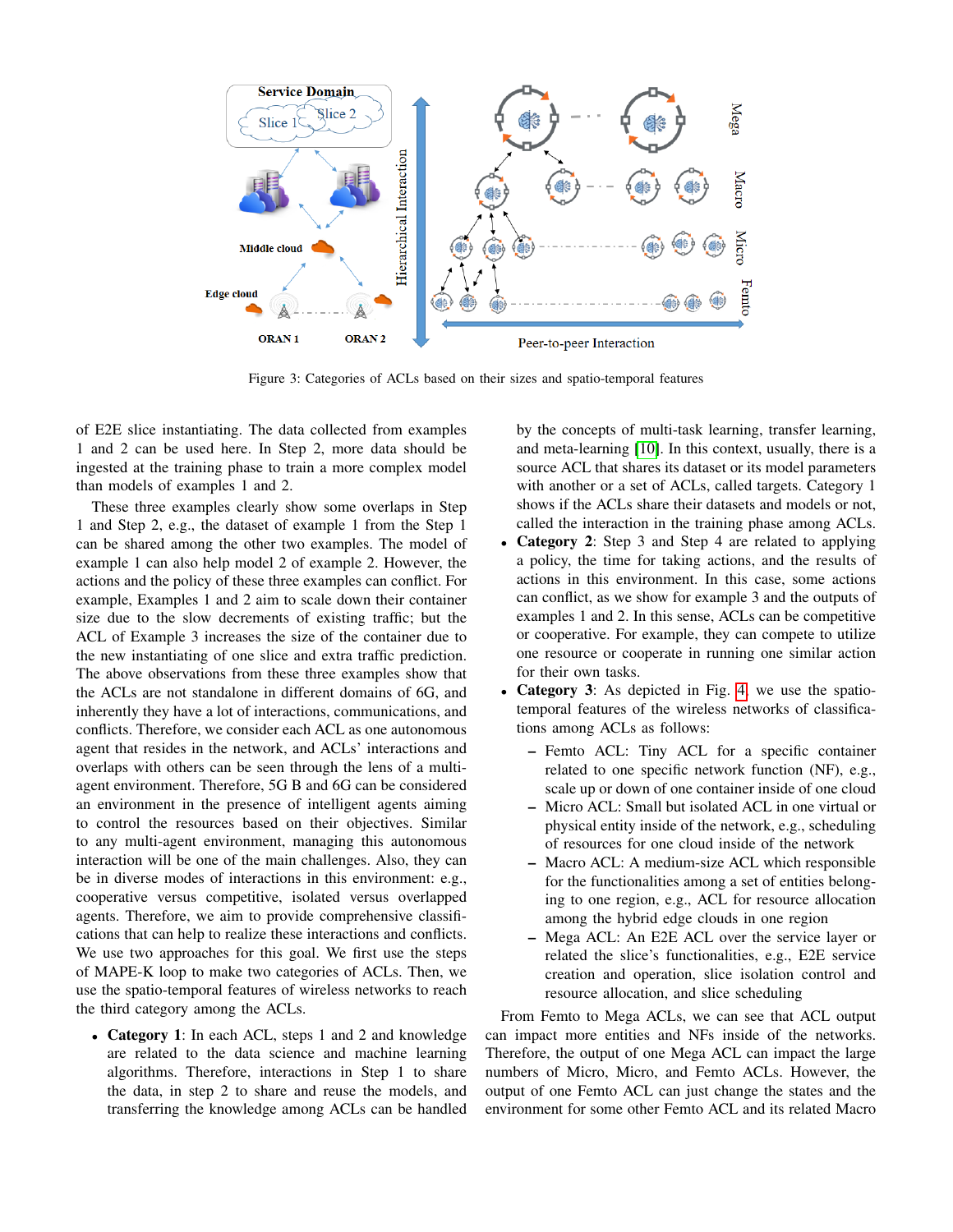<span id="page-4-0"></span>

Figure 4: Multi-tier and recursive structure of ICM in 6G

and Micro ACLs. This explanation can show the inherent feedback loops among all ACLs inside of the networks where the stability of the network is related to how we control the feedbacks among the ACLs and how we check the coherency of the outputs of ACLs to be sure that there are instabilities among these feedback loops.

For example, implementing the output action of one Mega ACL can change the states of many other ACLs from Mega to Femto ACLs. All of these ACLs need to change their outputs according to the new network states. However, on the other side, even the output of one Femto ACL can change the environment of other ACLs, but the impact of Femto ACL over the network states is more localized and isolated than the Mega ACL which has more global impact overall network states.

Indeed, Category 3, along with Categories 1 and 2, can help us better realize interactions among ACLs. However, the network management should be equipped with the mechanism to control interactions and to prevent the instability of the network. In Fig. [3,](#page-3-0) in addition to hierarchical interactions, we also highlight the peer-to-peer interactions among the same groups of ACLs in Category 3. These peer-to-peer interactions contain cooperation and competitive models, and knowledge sharing among the same peers in the network. Furthermore, spatio-temporal features of wireless networks determine the interactions among ACLs and can show the historical behavior of the network per each level and region. In the following sections, we will discuss how these features, along with other approaches, can help prevent instability of the network and conflict among ACLs and manage their interactions.

## IV. INTERACTION AND CONFLICT MANAGEMENT (ICM) MODULE IN 6G

The above categories and examples highlight that the management in 6G deals with many new aspects of managing the dynamic environment among the ACLs, which can have different types of interactions, competitions, or cooperation, and finally, they can cause instabilities. Therefore, we introduce the ICM module for 6G management functionalities. ICM is responsible for providing appropriate procedures to handle all these conflicts and interactions to guarantee the stability of the network under the autonomous behaviors of ACLs. Based on the categories of ACLs, ICM should provide the following mechanisms:

- A mechanism for exchanging the datasets and models for Category 1: This can include providing a trustworthy list per each ACL, containing the information about other ACLs allowed to get the datasets or models. This list should contain the required security approaches per each exchange of information.
- For Category 2, the conflict control procedure and conflict resolve algorithm to access the resource should be provided among ACLs. One approach to provide them is to make priorities among the ACLs and provide appropriate scheduling among the ACLs to utilize the resources. Also, any back and forth actions causing interference among the actions of ACLs should be prevented here, e.g., when the energy efficiency module turn-off one cloud while the ACL for load balancing module turns it on.
- For Category 3, a coherency check of the outcome of ACLs based on the available historical and spatiotemporal features should be provided. In addition, any anomaly outcome of one ACL compared to the historical view of the network should be prevented and isolated inside of the network to prevent unpredictable situations inside of the network. In case that some ACLs have very abnormal behaviors, e.g., their output actions are far from expected actions of the history of the networks, those ACLs can be suspended or put under observations, and third parties or operators can check their outputs. Conse-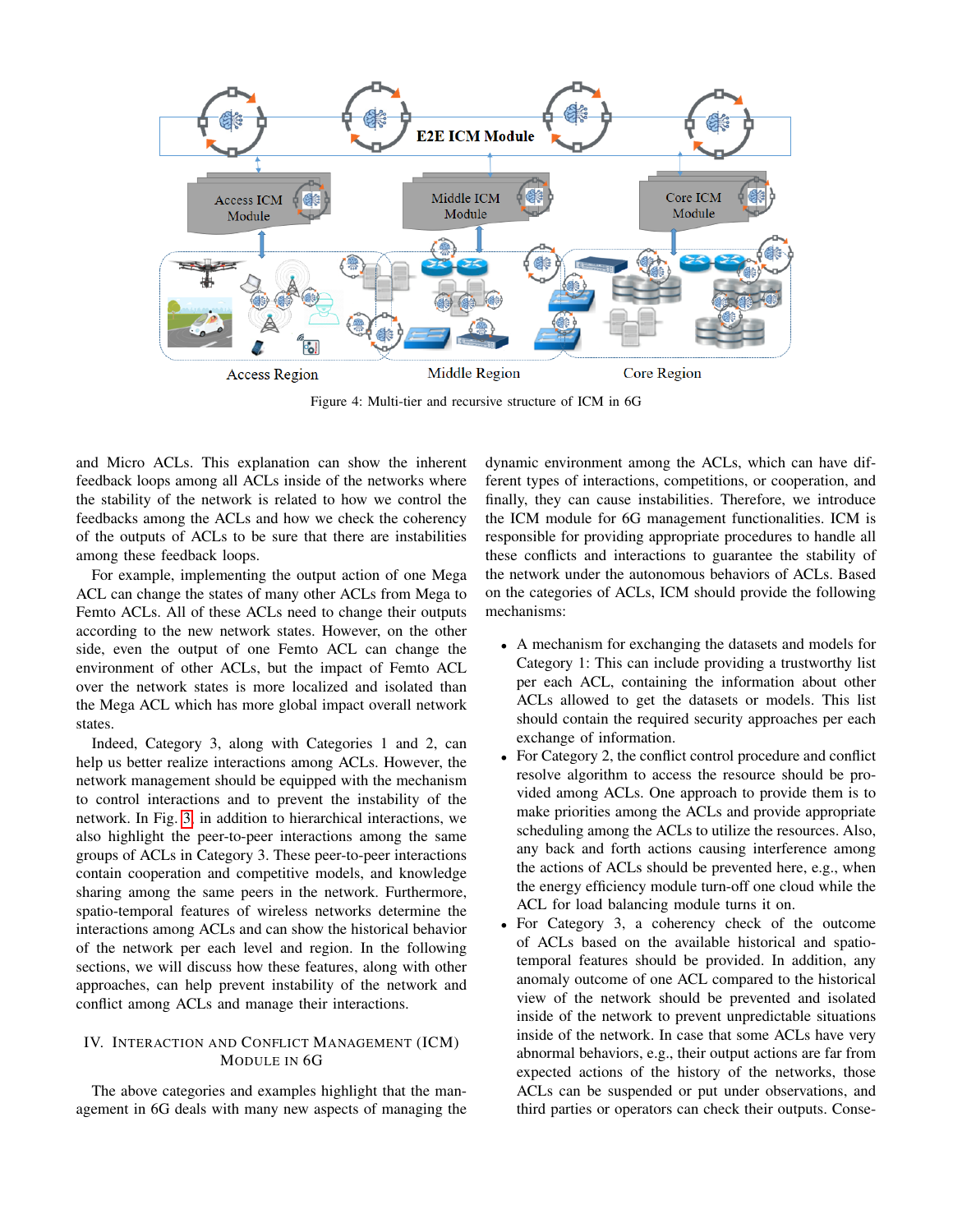quently, the stability of the network can be guaranteed. <sup>8</sup> globalDefault: false

The final question is if the ICM module should be implemented in centralized or decentralized scenarios. While there is always a trade-off between centralized and distributed approaches, scalability issues, hierarchical features, and spatiotemporal aspects of wireless networks lead to distributed but hierarchical implementation. One presentation of this approach <sub>2</sub> is shown in Fig. [4](#page-4-0) where per each region pf 6G, there exists one ICM module and on the top one E2E module provides integration among the decision making procedure. The E2E ICM module can also handle the time granularity and the interaction among the ICM modules of regions. This implementation is close to the recursive-hierarchical structure of ETSI MANO [\[14\]](#page-7-11) and can integrate inside 6G and 5G beyond straightforwardly.

## V. IMPLEMENTATION OF ICM BY KUBERNETES

In this section, we prototype three cases for ICM using the Kubernetes scheduling features. For all cases, we use Kubernetes clusters and implement ACLs on the SAVI testbed [\[15\]](#page-7-12). Consider two parallel ACLs responsible for running NFs of two slices, where ACL1 has a higher priority than ACL2. There are new users for these two ACLs, and ACLs need to run new NFs in the proximity of the users over the cloud edges, as depicted in Fig. [5.](#page-6-0) Cloud edges are resource-limited, and there is a chance there may not be enough available resources for both ACLs. The output of each ACL is run by one scheduler in the network. Now our goal is to show how Kubernetes can help to provide a new method to have the conflict management by ICM. In Kubernetes, we have three major elements [\[11\]](#page-7-8):

- Pods are units of resources to run a workload by placing containers on Nodes.
- Nodes may be virtual or physical machines, depending on the cluster. Each node is managed by the control plane and contains the resources necessary to run Pods. We have deployed a cluster including three connected nodes (datacenter) in Fig. [5,](#page-6-0) one node as a core located in Toronto, and two edge nodes in Calgary and Waterloo. Our edge nodes have fewer resources compared to the core node. The components on a node include the Kubelet, a container runtime, and the Kube-proxy. Pods in the cluster are connected through the main virtual overlay network by the Calico network plugin.
- The controller scheduler contains kube-schedules and scheduler coordinator in the control plane and assigns Pods to nodes. The scheduler determines which nodes are valid for the placement of each Pod in the scheduling queue according to constraints and available resources. By default, Kubernetes has one scheduler which ranks each valid node and binds the Pod to a suitable Node.

```
7 preemptionPolicy: Yes
```
"This priority class is defined for ACL1 Pods and can preempt any lower priority classes."

## Listing 1: Priority class for ACL1

<span id="page-5-1"></span>

|   | apiVersion: scheduling.k8s.io/v1                     |
|---|------------------------------------------------------|
|   | 2 kind: PriorityClass                                |
|   | 3 metadata:                                          |
|   | 4 name: ACL2                                         |
|   | 5 label: sched-ACL2                                  |
|   | $6$ value: $5$                                       |
|   | 7 preemptionPolicy: Yes                              |
|   | 8 globalDefault: false                               |
| Q |                                                      |
|   | 10 "This priority class is defined for ACL1 Pods and |
|   | can preempt lower priority classes."                 |

Listing 2: Priority class ACL2

Here, we modify these elements based on Kubernetes features to introduce new attributes to control the conflicts as follows:

- As shown in [5,](#page-6-0) per each node, we add "taint" as a new attribute. If the taint value of one node is equal to ACL1, e.g., edge-waterloo, it means ACL1 has a high priority to run its own Pod at this node. Each node can have multiple taints, e.g., edge-Calgary. We can run each node in three taint modes as follows:
	- *NoSchedule*: NoSchedule: if this taint is applied to a node that contains some Pods that do not tolerate this taint, the node does not exclude these Pods. But no more Pods are scheduled on this node if they do not match all the taints of this node.
	- *PreferNoSchedule*: Similar to *NoSchedule*, this taint may not allow Pods to be scheduled on the node. But this time, if the Pod tolerates one taint, it can be scheduled. As shown in [5,](#page-6-0) the node in edge Calgary has a "taint" as this mode and will be a suitable host for Pods from ACL1 and ACL2.
	- *NoExecute* applies to a node excluding all actual running Pods which are not able to be hosted by the node. These Pods will be evicted and should be rescheduled on another node. As an example, in Fig. [5](#page-6-0) we taint the edge in the Waterloo for ACL1.
- Per each Pod, we define a toleration and the priority class to which they belong.
- Per each ACL, we define one schedule unit in the controller scheduler, responsible for running the Pod of ACL on the node. ACLs are implemented as separated Pods in "kube-system namespace" as depicted in Fig. [5.](#page-6-0) Each scheduler is assigned with one priority level value, and a larger value means a higher priority. We present the priorities of ACL1 and ACL2 as 10 and 5, respectively, and we show them in Listing [1](#page-5-0) and Listing [2.](#page-5-1)

#### *A. Case 1*

We run two parallel ACLs, which are responsible for running two Pods of two different slices simultaneously. Assume the outputs of both ACLs are to place their Pods

<span id="page-5-0"></span>apiVersion: scheduling.k8s.io/v1

kind: PriorityClass

metadata:

name: ACL1

label: sched-ACL1 <sup>6</sup> value: 10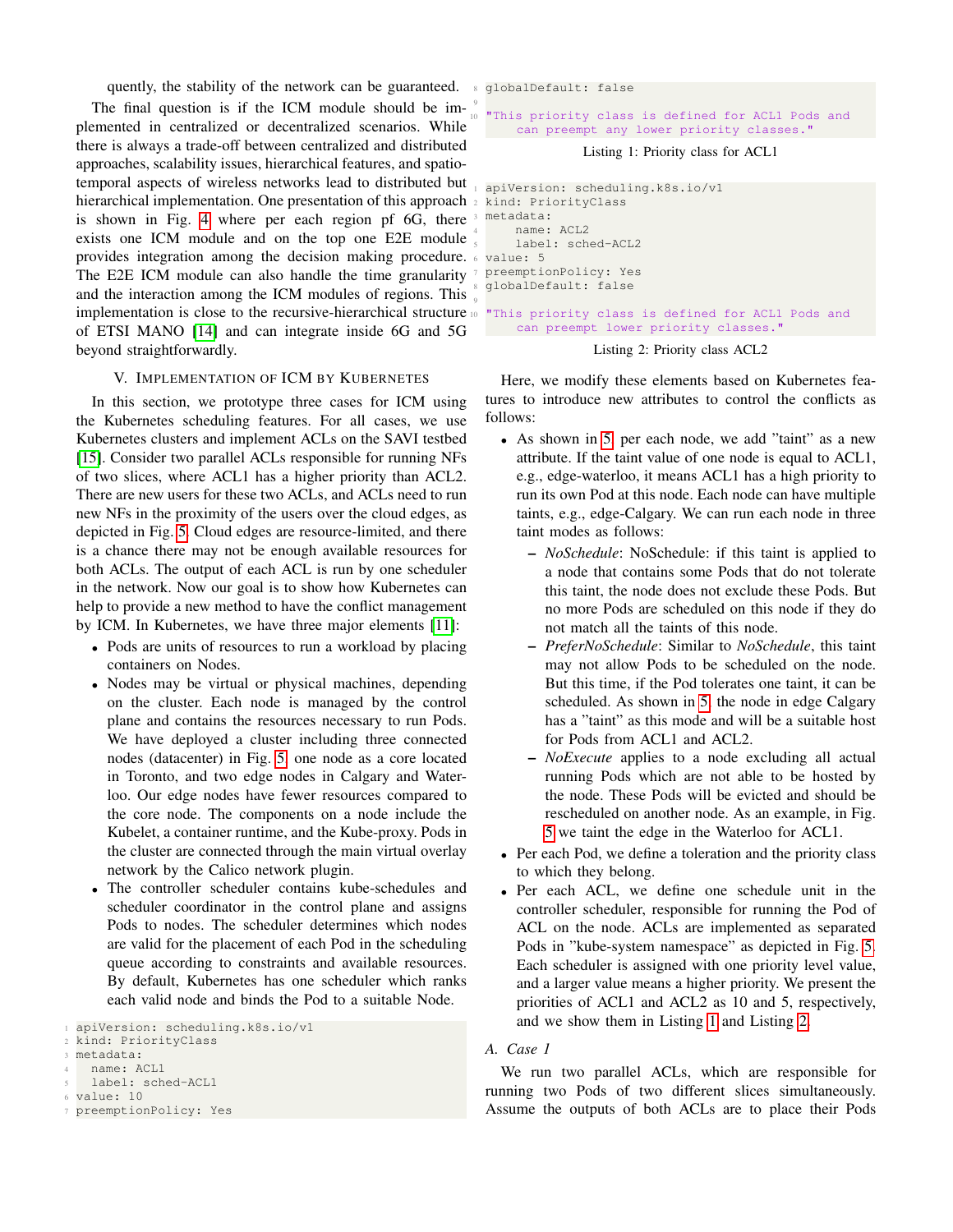<span id="page-6-0"></span>

Figure 5: ICM prototype deployment using Kubernetes on SAVI

in edge cloud Waterloo, which has the capacity to run one of these Pods. To resolve the conflict of using the resource of this edge server, the value of  $ACL$  priority  $(ACL<sub>P</sub>1)$ to have priority mechanism among the ACLs. For example, in this case,  $ACL1_P1 = 10$  and  $ACL_P2 = 5$  and since  $ACL_P1 > ACL_P2$ , ACL1 has a priority to use the resources of the edge cloud Waterloo. Therefore, the coordinator in Kubernetes selects ACL1 scheduler for placing ACL-1 Pod on the edge-Waterloo, and ACL2 should be rescheduled to another cloud either on the edge-Calgary or core-Toronto. Listing [2](#page-5-1) shows the priority classes for ACL 1 and ACL 2. Fig. [6](#page-6-1) shows the results of applying two Pods from ACL1 and ACL2 on edge Waterloo, which the Pod from ACL1 goes in the running state and the Pod from ACL2 does not allow to run on this node and it is rescheduled on the other node which in this case it is core Toronto.

### *B. Case 2*

Here, there are running Pods from low-priority ACLs on edge Waterloo, e.g., ACL2 Pods and ACL3 Pods, which are shown in Fig. [7.](#page-7-13) Now, ACL 1 aims to run its Pod, which

<span id="page-6-1"></span>

| NAME<br>acl1pod | <b>READY</b><br>1/1 | <b>STATUS</b><br>Running                    | <b>RESTARTS</b><br>$\bullet$ | <b>AGE</b><br>6s | <b>IP</b><br>192.168.175.132 | <b>NODE</b><br>k8s-edge-wt | <b>NOMINATED NODE</b><br><none></none> | <b>READINESS GATES</b><br><none></none> |  |
|-----------------|---------------------|---------------------------------------------|------------------------------|------------------|------------------------------|----------------------------|----------------------------------------|-----------------------------------------|--|
| acl2pod         | 1/1                 | Terminating                                 | $\theta$                     | 6s               | 192.168.175.131              | k8s-edge-wt                | <none></none>                          | <none></none>                           |  |
|                 |                     | ubuntu@k8s-m-1:~\$ kubectl get pods -o wide |                              |                  |                              |                            |                                        |                                         |  |
| NAME            | <b>READY</b>        | <b>STATUS</b>                               | <b>RESTARTS</b>              | <b>AGE</b>       | <b>IP</b>                    | <b>NODE</b>                | <b>NOMINATED NODE</b>                  | <b>READINESS GATES</b>                  |  |
| acl1pod         | 1/1                 | Running                                     | θ                            | 6s               | 192.168.175.132              | k8s-edge-wt                | <none></none>                          | 2<br><none></none>                      |  |
| acl2pod         | 1/1                 | Running                                     | θ                            | 95               | 192.168.178.120              | k8s-core-tor               | <none></none>                          | <none></none>                           |  |

Figure 6: Output of placement of ACl 1 and ACL 2 in edge Waterloo for the Case 1

should be placed on edge Waterloo. Since the schedule of this new ACL has a high priority compared to the other existing ACLs of Pods, the coordinator chooses ACL1 to run its Pod on edge Waterloo. However, edge Waterloo does not have enough resources. So, a conflict among ACLs' Pods will occur that at the end, the ACL1 should be able to run its Pods on edge Waterloo, and the low priority pods should be terminated and rescheduled on the other nodes available. To do so, we use taint and toleration to implement this use case. As it is shown in the [7](#page-7-13) the edge Waterloo has been tainted as configured as a "NoExecuted" to be a priority host for ACL1 pods, other ACLs can place their pods on edge Waterloo as long as it